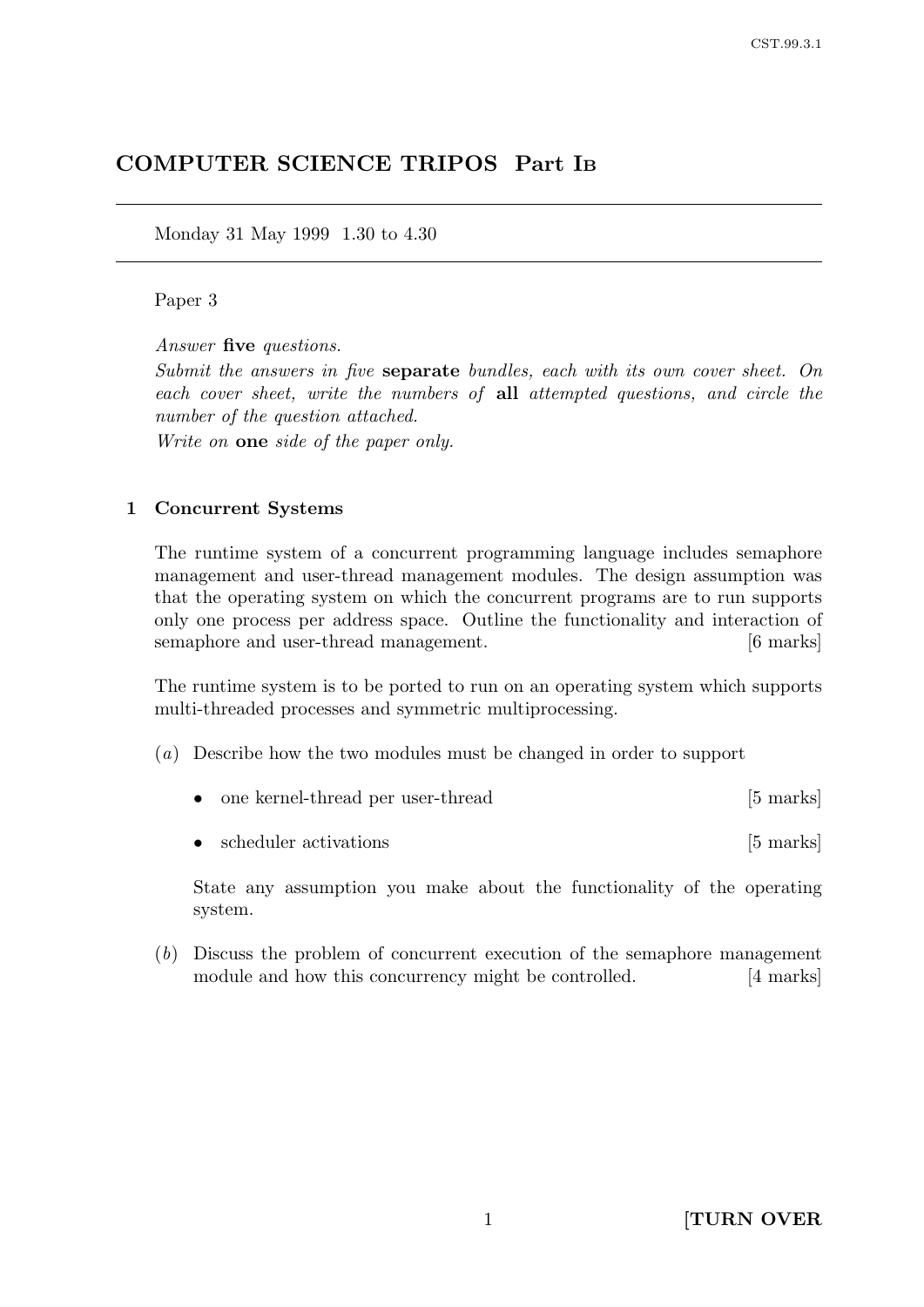### 2 Continuous Mathematics

Many important problems in mathematical modelling and scientific computing require the use of complex variables. Unfortunately, popular programming languages like C do not have a complex variable type, and so we must construct them from floating-point types. Assuming that the quantities  $a, b, c, d$  are all real numbers and  $i = \sqrt{-1}$ , resolve the following expressions, or explain the following operations, involving complex variables  $\mathcal{Z}_1 = a + ib$  and  $\mathcal{Z}_2 = c + id$ :

- (a) Let  $\mathcal{Z}_3 = \mathcal{Z}_1 \mathcal{Z}_2$ . What is the real part of  $\mathcal{Z}_3$ , and what is its imaginary part? [2 marks]
- (b) What is  $\|\mathcal{Z}_1\|$ , the modulus of  $\mathcal{Z}_1$ , and what is  $\|\mathcal{Z}_3\|$ , the modulus of  $\mathcal{Z}_3 = \mathcal{Z}_1 \mathcal{Z}_2$ ? [2 marks]
- (c) What is  $\angle z_2$ , the angle of complex variable  $z_2$ ? [2 marks]
- (d) Express  $\mathcal{Z}_1$  in complex polar form, not using the quantities a or b but rather the modulus  $\|\mathcal{Z}_1\|$  and angle ∠ $\mathcal{Z}_1$ . [2 marks]
- (e) Suppose that  $\mathcal{Z}_1$  and  $\mathcal{Z}_2$  both have a modulus of 1. Explain, with the aid of a diagram, how their product  $\mathcal{Z}_3 = \mathcal{Z}_1 \mathcal{Z}_2$  amounts to a rotation in the complex plane. Why is the multiplication of these complex variables reduced now to addition? Without using the quantities  $a, b, c, d$ , what is the value of  $||Z_3||$ ? [4 marks]
- (f) Suppose that in complex polar form,  $\mathcal{Z} = \exp(2\pi i/5)$ . What do you get if  $Z$  is multiplied by itself 5 times? Give the simplest possible answer that you can. [2 marks]
- (q) Consider the complex exponential function  $f(x) = \exp(2\pi i \omega x)$ . What function is its real part? What function is its imaginary part? [2 marks]
- (h) If the above function  $f(x)$  passes through a linear system, i.e. is operated upon by any conceivable linear differential or integral operator, what is the most dramatic way in which  $f(x)$  can possibly be affected? [4 marks]

### 3 Further Java

Describe the facilities in Java for defining classes and for combining them through composition, inheritance and interfaces. Explain with a worked example how they support the principle of encapsulation in an object-oriented language. [15 marks]

What is meant by *reflection* or *introspection* in Java? Give an example of its use. [5 marks]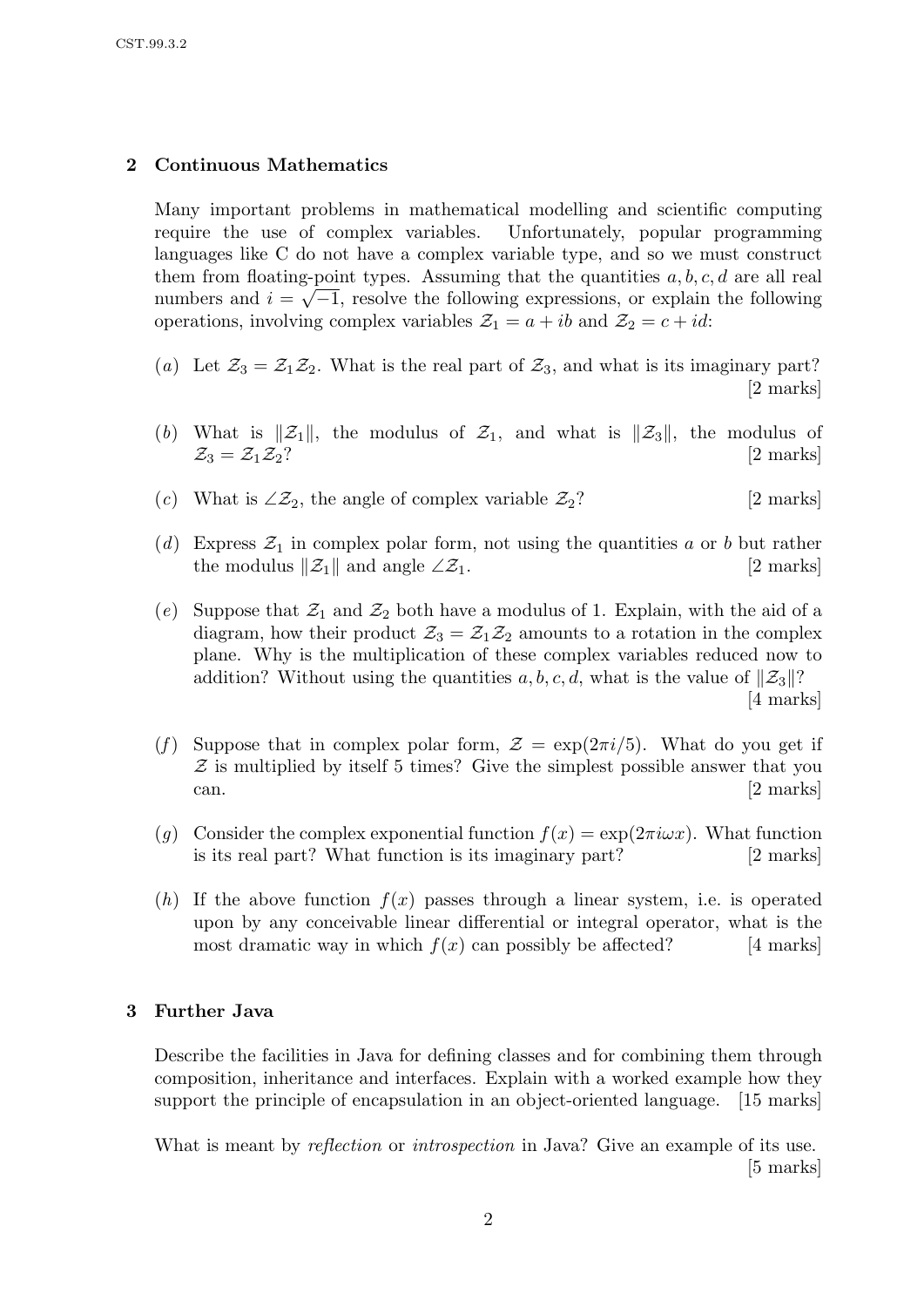### 4 Compiler Construction

A programming language has expressions e with the following syntax:

$$
e ::= x \mid n \mid e + e' \mid e(e') \mid (e)
$$
  

$$
|\text{ let } x = e \text{ in } e'
$$
  

$$
|\text{ let } f(x) = e \text{ in } e'
$$
  

$$
|\text{ let } f(x) = e \text{ in } e'
$$

where  $f$  and  $x$  range over identifiers and  $n$  ranges over numbers. The three let variants introduce simple variables (1et) and (non-recursive) functions whose variables are statically (letsta) or dynamically (letdyn) bound.

Using  $e$  itself (or any related language whose relationship to  $e$  is explained) as abstract syntax define an evaluator eval which, when given an expression e and an environment  $\rho$ , yields the value of evaluating e in  $\rho$ . The evaluator can be written in a language of your choice or in mathematical pseudo-code. [12 marks]

Explain carefully in one sentence each:

- $(a)$  the forms of value which *eval* may return;
- $(b)$  the form(s) of value which constitute the environment;
- $(c)$  the use(s) of environment(s) in letsta and in a call to a function defined by letsta;
- (d) the use(s) of environment(s) in letdyn and in a call to a function defined by letdyn.

[8 marks]

Hint: because both letsta and letdyn functions may be applied using the same function call syntax, you may find it helpful to use separate forms of value for the two forms of functions.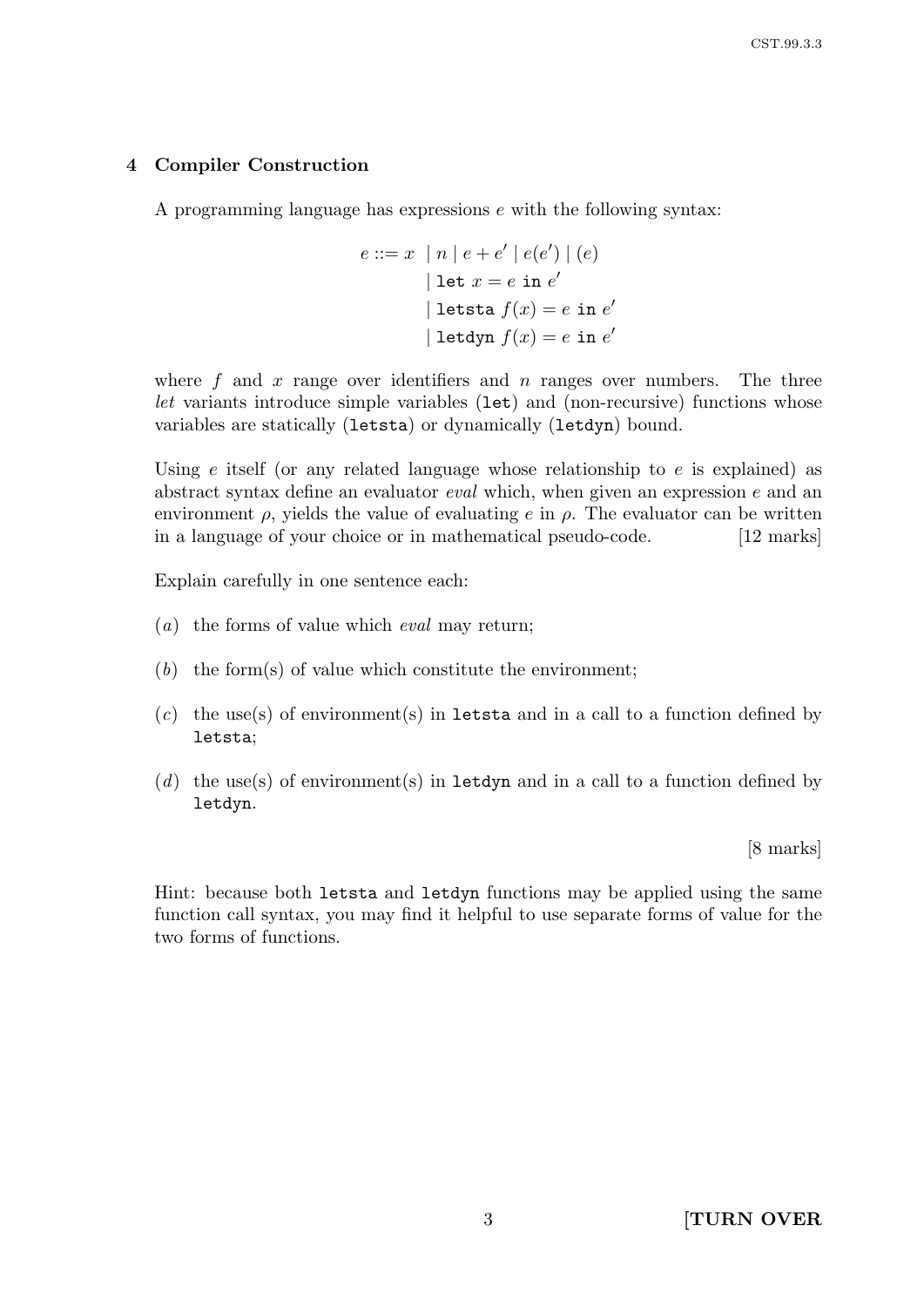# 5 Introduction to Security

Define access control lists and capabilities, and discuss their relative strengths and weaknesses. [5 marks]

Describe how the access control list mechanisms work in Unix. [5 marks]

You have been asked to build a funds transfer system in which a payment is authorised only once it has been approved by both a manager and an accountant at a bank branch. How would you implement this system using Unix security mechanisms as the foundation? [10 marks]

# 6 Data Structures and Algorithms

Describe Larsen's method of dynamic hashing that enables a record to be located on a disk given its key using just one disk transfer and only a modest amount of information held in main memory. [10 marks]

In Larsen's method each key has associated pseudo-random sequences of probe and signature values. Discuss what properties these sequences should have. Outline an algorithm that could be used to compute the  $n^{th}$  probe–signature pair for a given key. You may assume that the key is a character string. [6 marks]

Briefly discuss why Larsen's method is not used in most current filing systems. [4 marks]

### 7 Computer Design

Why is MIPS (millions of instructions per second) a poor measure of a computer's performance? [4 marks]

Explain why high-performance processors use pipelines to increase the MIPS rating and yet pipelines tend to increase the time to execute an instruction. [4 marks]

| instruction | decode/        | execute | memory | register   |
|-------------|----------------|---------|--------|------------|
| fetch       | register fetch |         | access | write back |

With reference to the classic RISC pipeline above, explain what a data hazard is. [6 marks]

How are feed-forward paths used to reduce pipeline stalls? [6 marks]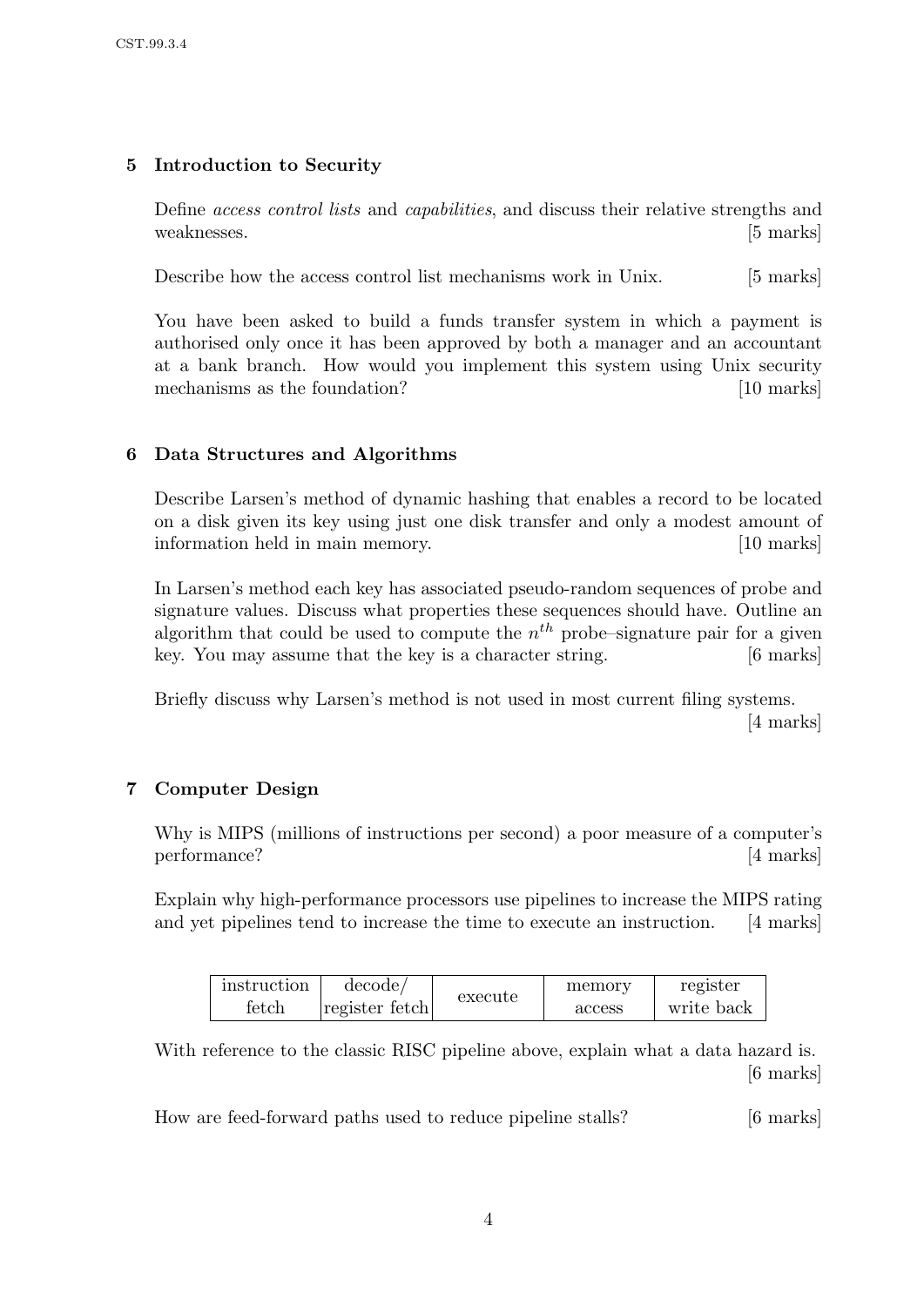## 8 Operating System Functions

FIFO, LRU, and CLOCK are three page replacement algorithms.

- (a) Briefly describe the operation of each algorithm. [6 marks]
- (b) The CLOCK strategy assumes some hardware support. What could you do to allow the use of CLOCK if this hardware support were not present? [2 marks]
- $(c)$  Assuming good temporal locality of reference, which of the above three algorithms would you choose to use within an operating system? Why would you not use the other schemes? [2 marks]

What is a *buffer cache*? Explain why one is used, and how it works. [6 marks]

Which buffer cache replacement strategy would you choose to use within an operating system? Justify your answer. [2 marks]

Give two reasons why the buffering requirements for network data are different from those for file systems. [2 marks]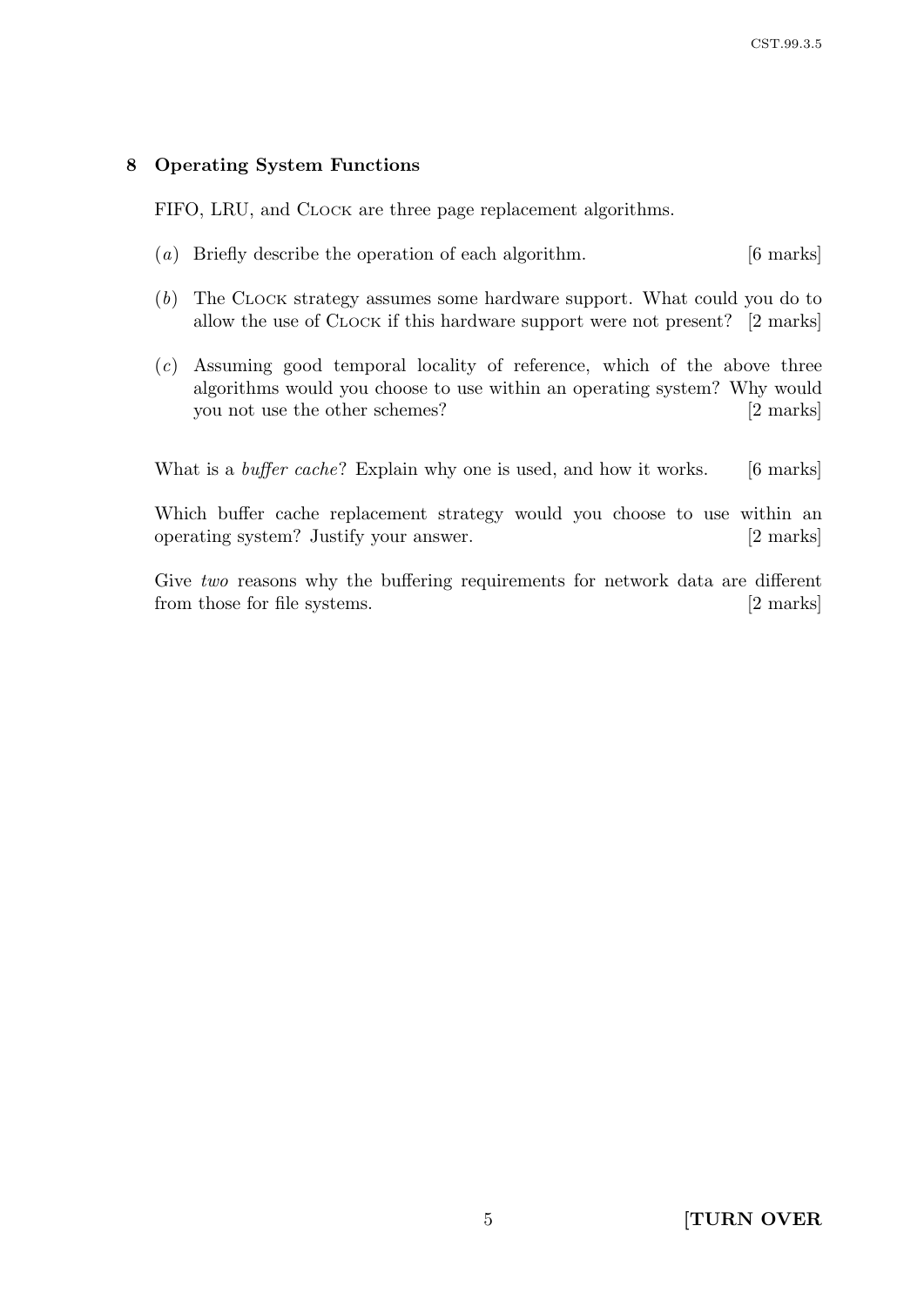### 9 Computation Theory

Define computation by a register machine, explaining the action of the program. [4 marks]

What is meant by the *current configuration* during a register machine computation? [2 marks]

In the following program, assume that register  $Z$  holds 0 initially. What is its effect?



[2 marks]

Show how to encode a general register machine program and the initial configuration of one of its computations into a pair of natural numbers. [6 marks]

Outline the design of a register machine that simulates a general register machine computation specified by a single natural number. Your machine should take appropriate action for all possible inputs. [6 marks]